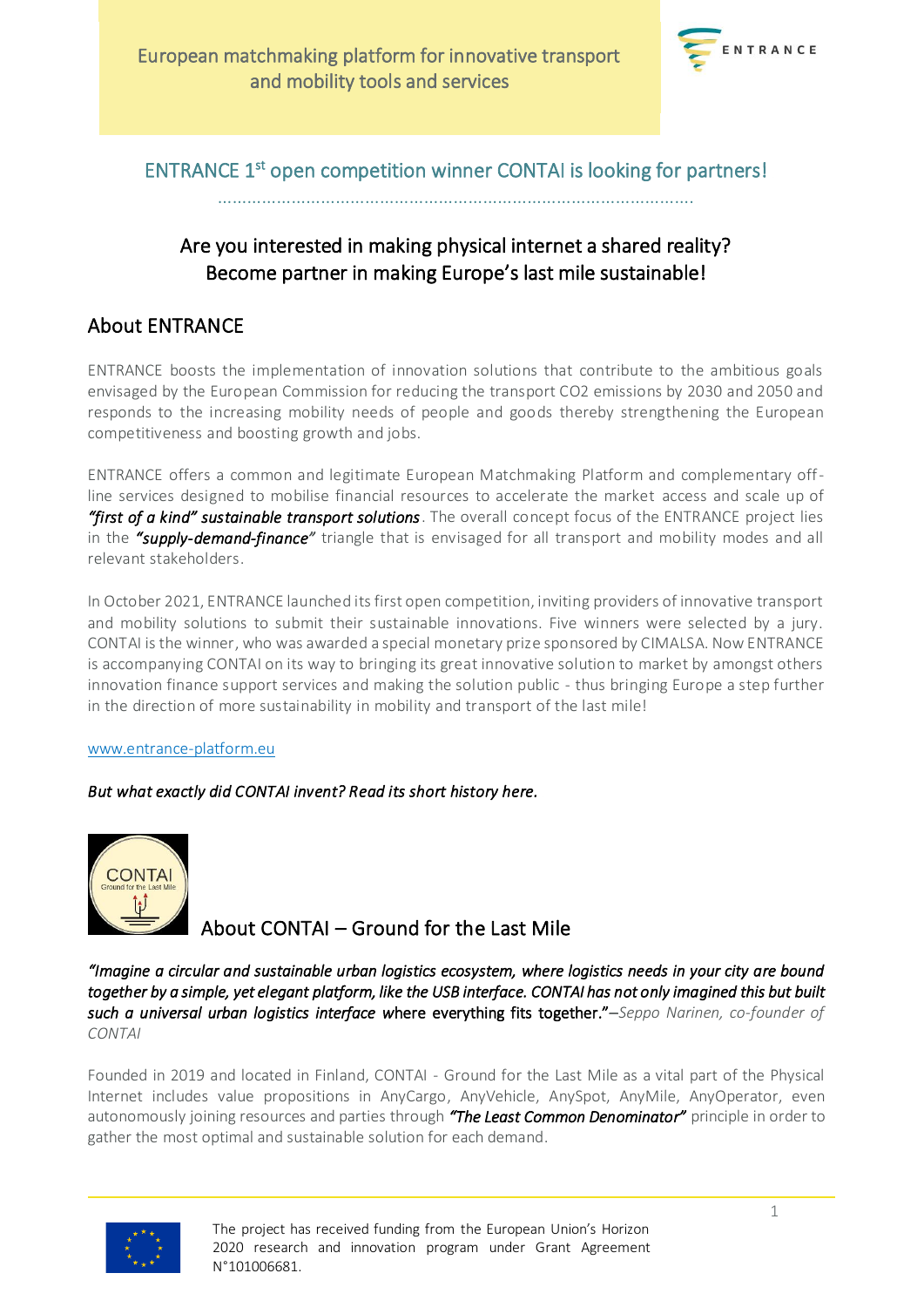### European matchmaking platform for innovative transport and mobility tools and services



CONTAI is a brand innovated when the team started to create its solution and had to give a name for the project and brand. To give CONTAI a legal business structure, operations were concentrated in the existing Vericrea company, business id FI29420279, which ownership is within the team. Vericrea is the owner of the CONTAI brand and the related IPR.

The team has currently three members. Despite its small size, it has worked diligently and innovatively to create a system level future-proof approach that has already attracted international attention, such as in the IPIC 2021 international physical internet conference, which awarded CONTAI the best 'pre' start-up and the earned appreciation in the ENTRANCE open competition.

CONTAI has self-funded its activities and all work is done without pay. CONTAI's efforts are evenly distributed to refine the last-mile framework, create IPR, build and test prototypes, monitor trends in logistics and to envision the steps and resources to implement the solution.

#### *What is CONTAI looking for? Here you as partner come into play!*

To first get an impression of CONTAI´s last mile innovation, please have a look at the [presentation](https://www.entrance-platform.eu/wp-content/uploads/2022/05/CONTAI-Ground-for-the-shared-Last-Mile_PRESENTATION.pdf) and/or the [video.](https://www.youtube.com/watch?v=e5Cwq8RVUV0)

CONTAI's primary goal is to find buyers. To first find an interested end customer, such as a strong logistics operator that gets manufacturers and financiers interested, potentially a motivated manufacturer network, or a strong manufacturer + marketer that wants to be one of the leaders in city logistics. The CONTAI AutoLoader module can be designed as new product for local production and manufactured by one licensed partner. In this case, vehicles in local production, cargo applications and digital logistics services can become parts of the solution.

The CONTAI business model is strongly based on a network of actors with proven OEM components and market channels. CONTAI's role is defined to provide its Intellectual Property (patents, know-how). In other words, *CONTAI does not target to manufacture or market physical products*. The CONTAI product is the current and evolving IPR and related assistance.

The CONTAI Team is ready to help both the end customer and the manufacturers listed below. For the business case to work CONTAI is looking for a product owner with wider shoulders. A product owner that can really integrate, implement, mass-market and continue the development of the concept and product. The idea is to sell licenses to different regional areas where the solution can be adapted to local needs and resources. Big partners could lead to a contract, but small partners could help with a first pilot. Whether from air transport or railway, diverse last-mile services in, out, within and between cities are secured through CONTAI's *The Least Common Denominator* principle enabling to utilize a wide range of legacy and future resources and open up new logistics processes that have not been possible before.

### *No matter where you find yourself – you fit in it! Partner categories CONTAI is looking for:*

1. *Multiple Operators as an End User* in different verticals either different goods (e.g., transport of grocery, cold, parcel, pharmaceutics, recycle, construction materials, movable services, such as power stations, event facilities, equipment and storage) or different kind of business model: multimodal and seamless logistics with long-haul trucks, planes and fast trains with a good potential to integrate with automated factories, sorting centres and intangible city hubs as CONTAI's special strengths.



The project has received funding from the European Union's Horizon 2020 research and innovation program under Grant Agreement N°101006681.